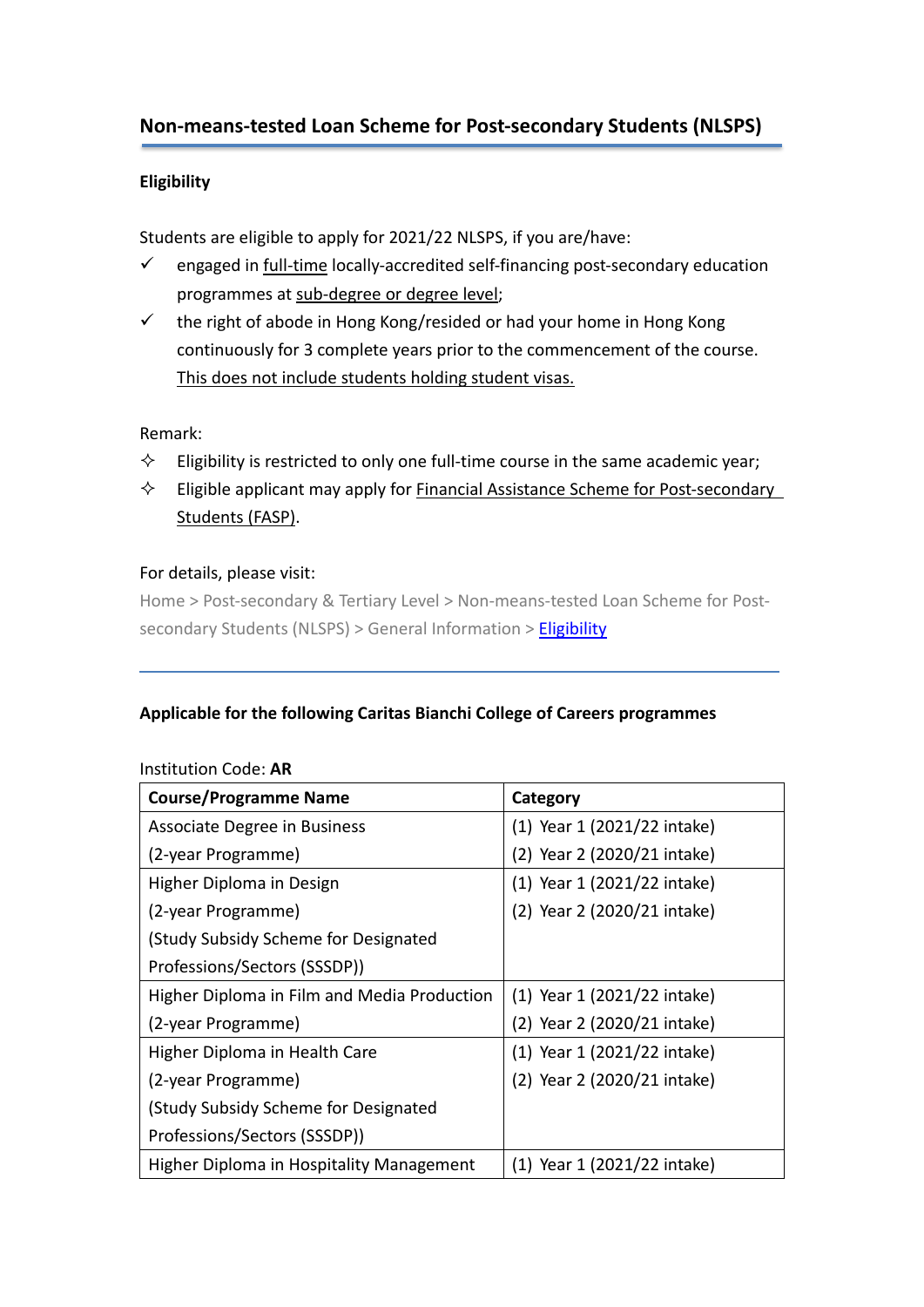| (2-year Programme)                          | (2) Year 2 (2020/21 intake) |  |
|---------------------------------------------|-----------------------------|--|
| (Study Subsidy Scheme for Designated        |                             |  |
| Professions/Sectors (SSSDP))                |                             |  |
| Higher Diploma in Human Services            | (1) Year 1 (2021/22 intake) |  |
| (2-year Programme)                          | (2) Year 2 (2020/21 intake) |  |
| <b>Higher Diploma in Music Studies</b>      | (1) Year 1 (2021/22 intake) |  |
| (2-year Programme)                          | (2) Year 2 (2020/21 intake) |  |
| Higher Diploma in Pharmaceutical Dispensing | (1) Year 1 (2021/22 intake) |  |
| (2-year Programme)                          | (2) Year 2 (2020/21 intake) |  |
| (Study Subsidy Scheme for Designated        |                             |  |
| Professions/Sectors (SSSDP))                |                             |  |

# For details, please visit:

Home > Post-secondary & Tertiary Level > Financial Assistance Scheme for Post-secondary Students (FASP) > General Information > Eligibility > [Course Coding Sheet](http://www.wfsfaa.gov.hk/sfo/pdf/common/faspcs/AR-CBCC.pdf)

# **Applicable for the following Caritas Institute of Higher Education (Higher Diploma and Degree) programmes**

| <b>Course/Programme Name</b>                         | Category                    |  |
|------------------------------------------------------|-----------------------------|--|
| Higher Diploma in Early Childhood Education          | (1) Year 1 (2021/22 intake) |  |
| (2-year Programme)                                   | (2) Year 2 (2020/21 intake) |  |
| Higher Diploma in Social Work                        | (1) Year 1 (2021/22 intake) |  |
| (2-year Programme)                                   | (2) Year 2 (2020/21 intake) |  |
| Bachelor of Arts (Honours) in Language and           | (1) Year 1 (2021/22 intake) |  |
| Liberal Studies                                      | (2) Year 2 (2020/21 intake) |  |
| (4-year Programme)                                   | (3) Year 3 (2019/20 intake) |  |
| (Non-means-tested Subsidy Scheme (NMTSS))            | (4) Year 4 (2018/19 intake) |  |
| Bachelor of Arts (Honours) in Translation            | (1) Year 1 (2021/22 intake) |  |
| Technology                                           | (2) Year 2 (2020/21 intake) |  |
| (4-year Programme)                                   |                             |  |
| (Non-means-tested Subsidy Scheme (NMTSS))            |                             |  |
| <b>Bachelor of Business Administration (Honours)</b> | (1) Year 1 (2021/22 intake) |  |
| (4-year Programme)                                   | (2) Year 2 (2020/21 intake) |  |
| (Non-means-tested Subsidy Scheme (NMTSS))            | (3) Year 3 (2019/20 intake) |  |
|                                                      | (4) Year 4 (2018/19 intake) |  |

#### Institution Code: **AI**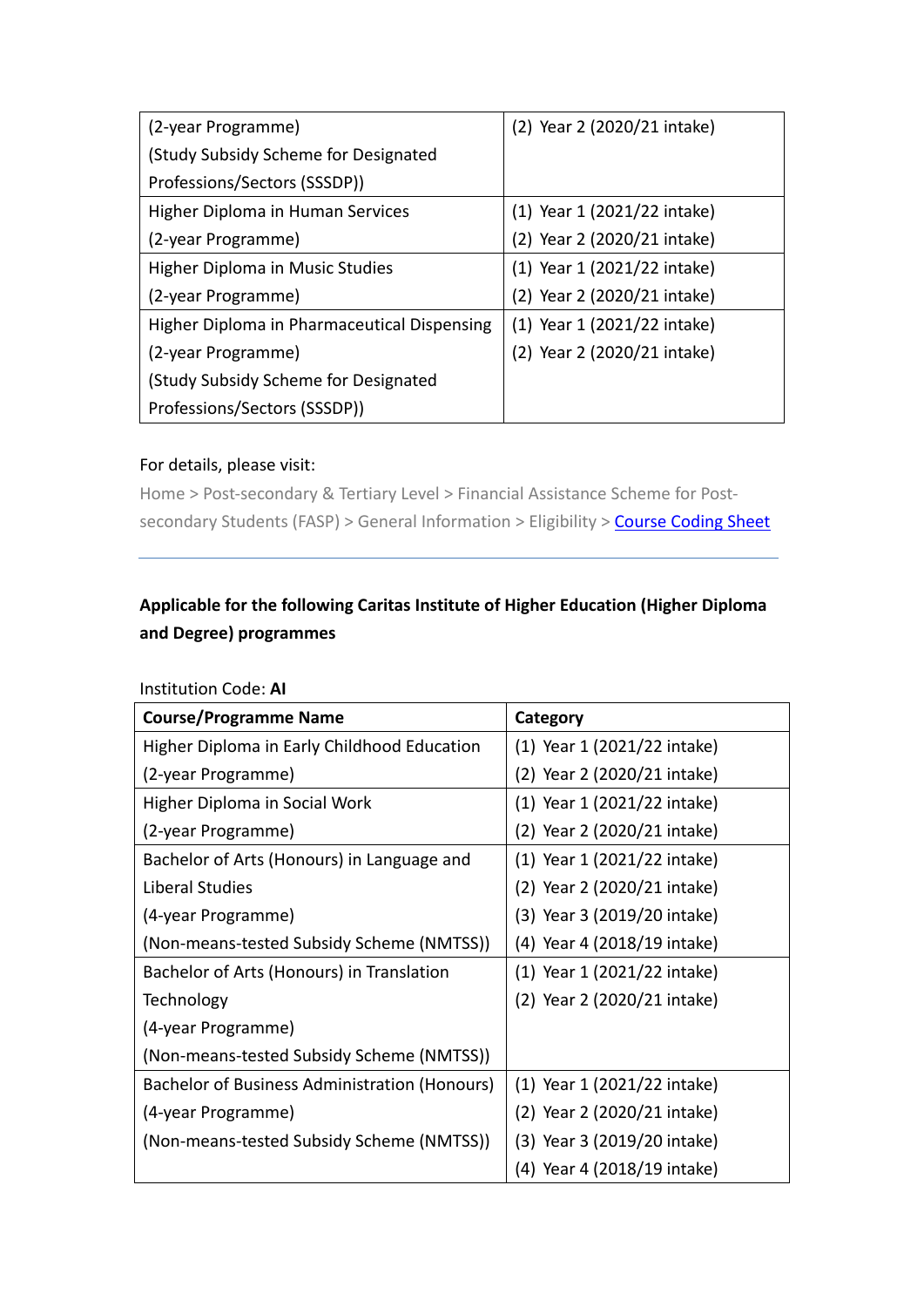| Bachelor of Education (Honours) in          | (1) Year 1 (2021/22 intake)      |  |
|---------------------------------------------|----------------------------------|--|
| Early Childhood Education                   | (2) Year 2 (2020/21 intake)      |  |
| (4-year Programme)                          |                                  |  |
| (Non-means-tested Subsidy Scheme (NMTSS))   |                                  |  |
| <b>Bachelor of Nursing (Honours)</b>        | (1) Year 1 (2021/22 intake)      |  |
| (5-year Programme)                          | (2) Year 2 (2020/21 intake)      |  |
| (Study Subsidy Scheme for Designated        | (3) Year 3 (2019/20 intake)      |  |
| Professions/Sectors (SSSDP))                | (4) Year 4 (2018/19 intake)      |  |
|                                             | (5) Year 5 (2017/18 intake)      |  |
| Bachelor of Science (Honours) in Artificial | (1) Year 1 (2021/22 intake)      |  |
| Intelligence                                | (2) Year 2 (2020/21 intake)      |  |
| (4-year Programme)                          |                                  |  |
| (Non-means-tested Subsidy Scheme (NMTSS))   |                                  |  |
| Bachelor of Science (Honours) in Digital    | (1) Year 3 (2019/20 intake)      |  |
| Entertainment                               | (2) Year 4 (2018/19 intake)      |  |
| (4-year Programme)                          |                                  |  |
| (Study Subsidy Scheme for Designated        |                                  |  |
| Professions/Sectors (SSSDP))                |                                  |  |
| Bachelor of Science (Honours) in Digital    | (1) Year 1 (2021/22 intake)      |  |
| <b>Entertainment Technology</b>             | (2) Year 2 (2020/21 intake)      |  |
| (4-year Programme)                          |                                  |  |
| (Study Subsidy Scheme for Designated        |                                  |  |
| Professions/Sectors (SSSDP))                |                                  |  |
| Bachelor of Science (Honours) in            | (1) Year 1 (2021/22 intake)      |  |
| Physiotherapy                               | (2) Year 2 (2020/21 intake)      |  |
| (4-year Programme)                          |                                  |  |
| (Non-means-tested Subsidy Scheme (NMTSS))   |                                  |  |
| Bachelor of Social Sciences (Honours)       | (1) Year 1 (2021/22 intake)      |  |
| (4-year Programme)                          | (Mainstream: Psychology/         |  |
| (Non-means-tested Subsidy Scheme (NMTSS))   | <b>Community Studies/ Social</b> |  |
|                                             | Work)                            |  |
|                                             | (2) Year 2 (2020/21 intake)      |  |
|                                             | (Mainstream: Psychology or       |  |
|                                             | <b>Community Studies)</b>        |  |
|                                             | (3) Year 2 (2020/21 intake)      |  |
|                                             | (Mainstream: Social Work)        |  |
|                                             | (4) Year 3 (2019/20 intake)      |  |
|                                             | (Mainstream: Psychology or       |  |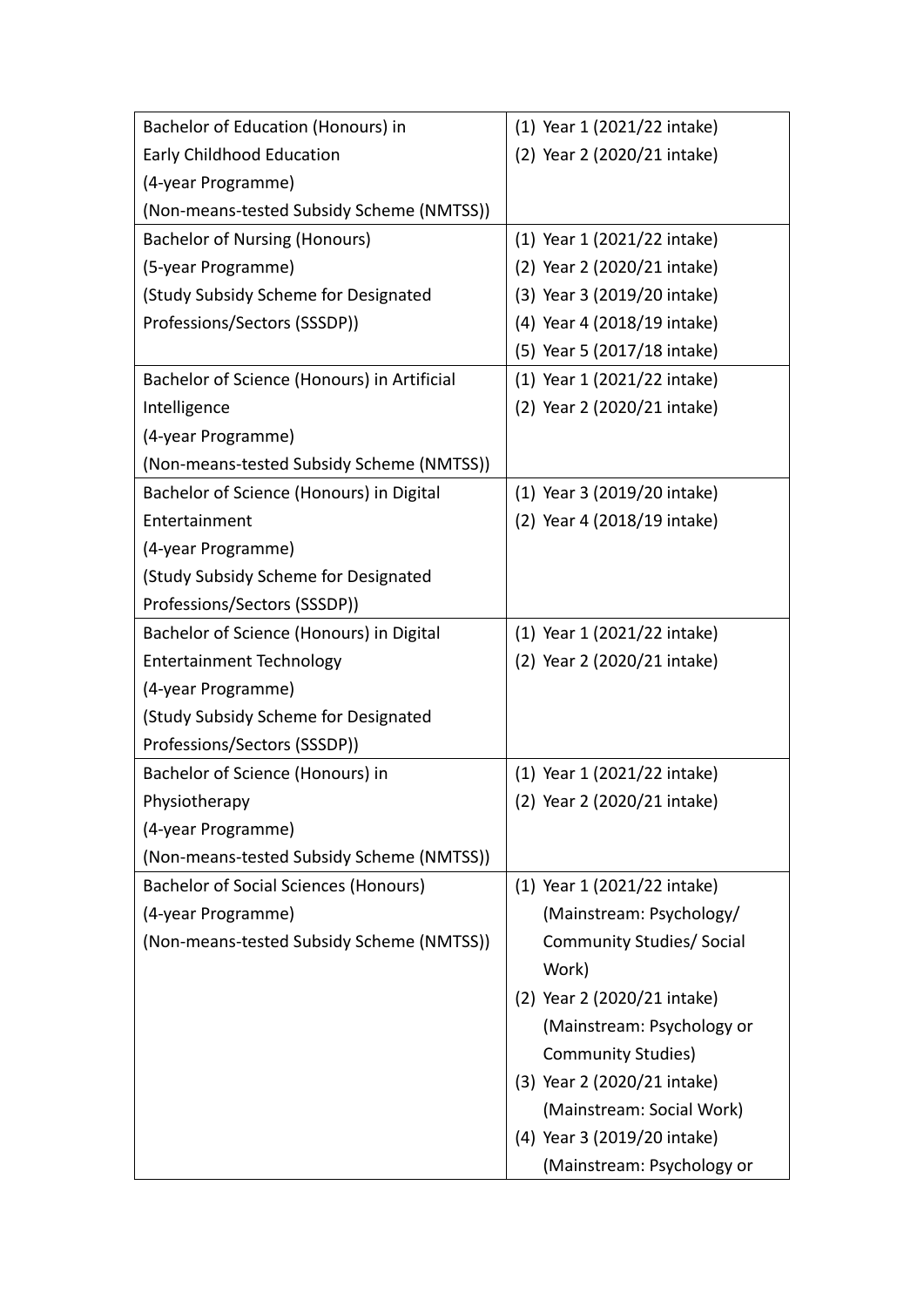|                                              | Community Studies)          |
|----------------------------------------------|-----------------------------|
|                                              | (5) Year 3 (2019/20 intake) |
|                                              | (Mainstream: Social Work)   |
|                                              | (6) Year 4 (2018/19 intake) |
|                                              | (Mainstream: Psychology or  |
|                                              | <b>Community Studies)</b>   |
|                                              | (7) Year 4 (2018/19 intake) |
|                                              | (Mainstream: Social Work)   |
| Higher Diploma in Enrolled Nursing (General) | (1) Year 1 (2021/22 intake) |
| (Study Subsidy Scheme for Designated         |                             |
| Professions/Sectors (SSSDP))                 |                             |

# For details, please visit:

Home > Post-secondary & Tertiary Level > Financial Assistance Scheme for Post-secondary Students (FASP) > General Information > Eligibility > [Course Coding Sheet](http://www.wfsfaa.gov.hk/sfo/pdf/common/faspcs/AI-CIHE.pdf)

# **Applicable for the following Caritas Institute of Higher Education (Top-up Degree) programmes**

| <b>Course/Programme Name</b>                                                         | Category                    |  |
|--------------------------------------------------------------------------------------|-----------------------------|--|
| Bachelor of Arts (Honours) in Language and                                           | (1) Year 2 (2021/22 intake) |  |
| Liberal Studies - Year 2 Entry                                                       | (2) Year 3 (2020/21 intake) |  |
| (3-year Programme)                                                                   | (3) Year 4 (2019/20 intake) |  |
| (Non-means-tested Subsidy Scheme (NMTSS))                                            |                             |  |
| Bachelor of Arts (Honours) in Language and<br>(1) Year 3 (2021/22 intake)            |                             |  |
| (2) Year 4 (2020/21 intake)<br>Liberal Studies - Year 3 Entry                        |                             |  |
| (2-year Programme)                                                                   |                             |  |
| (Non-means-tested Subsidy Scheme (NMTSS))                                            |                             |  |
| Bachelor of Arts (Honours) in Translation                                            | (1) Year 2 (2021/22 intake) |  |
| Technology                                                                           | (2) Year 3 (2020/21 intake) |  |
| (3-year Programme)                                                                   |                             |  |
| (Non-means-tested Subsidy Scheme (NMTSS))                                            |                             |  |
| Bachelor of Arts (Honours) in Translation<br>$(1)$ Year 3 $(2021/22 \text{ intake})$ |                             |  |
| (2) Year 4 (2020/21 intake)<br>Technology                                            |                             |  |
| (2-year Programme)                                                                   |                             |  |
| (Non-means-tested Subsidy Scheme (NMTSS))                                            |                             |  |

#### Institution Code: **TI**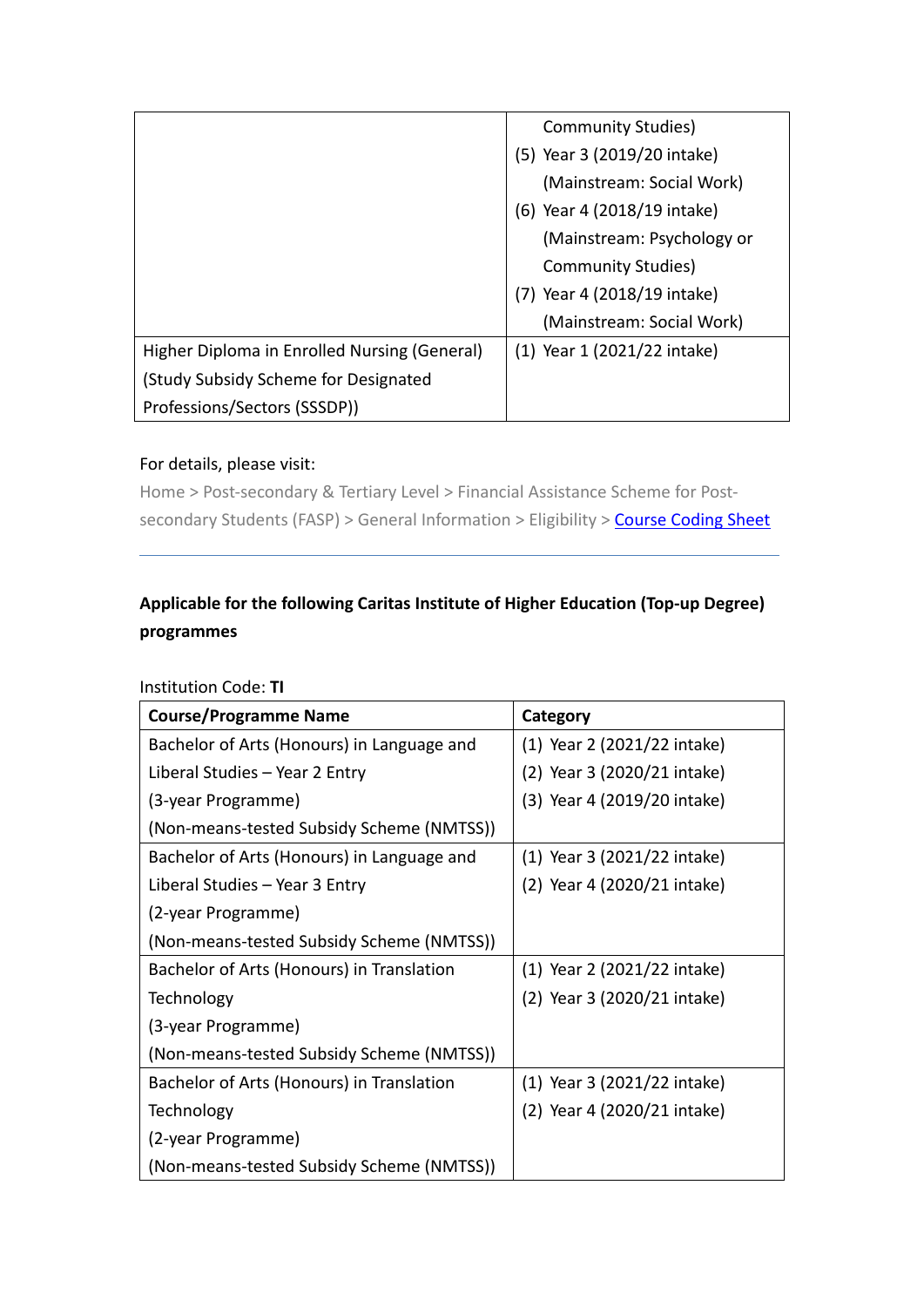| <b>Bachelor of Business Administration (Honours)</b> | (1) Year 2 (2021/22 intake) |  |
|------------------------------------------------------|-----------------------------|--|
| - Year 2 Entry                                       | (2) Year 3 (2020/21 intake) |  |
| (3-year Programme)                                   | (3) Year 4 (2019/20 intake) |  |
| (Non-means-tested Subsidy Scheme (NMTSS))            |                             |  |
| <b>Bachelor of Business Administration (Honours)</b> | (1) Year 3 (2021/22 intake) |  |
| - Year 3 Entry                                       | (2) Year 4 (2020/21 intake) |  |
| (2-year Programme)                                   |                             |  |
| (Non-means-tested Subsidy Scheme (NMTSS))            |                             |  |
| Bachelor of Education (Honours) in Early             | (1) Year 3 (2021/22 intake) |  |
| <b>Childhood Education</b>                           | (2) Year 4 (2020/21 intake) |  |
| (2-year Programme)                                   |                             |  |
| (Non-means-tested Subsidy Scheme (NMTSS))            |                             |  |
| Bachelor of Entrepreneurial Management               | (1) Year 1 (2021/22 intake) |  |
| (Honours) in                                         | (2) Year 2 (2020/21 intake) |  |
| Design Business (2-year Programme)                   |                             |  |
| Bachelor of Science (Honours) in Artificial          | (1) Year 2 (2021/22 intake) |  |
| Intelligence                                         | (2) Year 3 (2020/21 intake) |  |
| (3-year Programme)                                   |                             |  |
| (Non-means-tested Subsidy Scheme (NMTSS))            |                             |  |
| Bachelor of Science (Honours) in Artificial          | (1) Year 3 (2021/22 intake) |  |
| Intelligence                                         | (2) Year 4 (2020/21 intake) |  |
| (2-year Programme)                                   |                             |  |
| (Non-means-tested Subsidy Scheme (NMTSS))            |                             |  |
| Bachelor of Science (Honours) in Digital             | (1) Year 2 (2021/22 intake) |  |
| Entertainment - Year 2 Entry                         | (2) Year 3 (2020/21 intake) |  |
| (3-year Programme)                                   |                             |  |
| (Non-means-tested Subsidy Scheme (NMTSS))            |                             |  |
| Bachelor of Science (Honours) in Digital             | (1) Year 2 (2021/22 intake) |  |
| Entertainment Technology -                           | (2) Year 3 (2020/21 intake) |  |
| Year 2 Entry                                         |                             |  |
| (3-year Programme)                                   |                             |  |
| (Non-means-tested Subsidy Scheme (NMTSS))            |                             |  |
| Bachelor of Science (Honours) in Digital             | (1) Year 3 (2021/22 intake) |  |
| Entertainment - Year 3 Entry                         | (2) Yea r4 (2020/21 intake) |  |
| (2-year Programme)                                   |                             |  |
| (Non-means-tested Subsidy Scheme (NMTSS))            |                             |  |
| Bachelor of Science (Honours) in Digital             | (1) Year 3 (2021/22 intake) |  |
| Entertainment Technology -                           | (2) Year 4 (2020/21 intake) |  |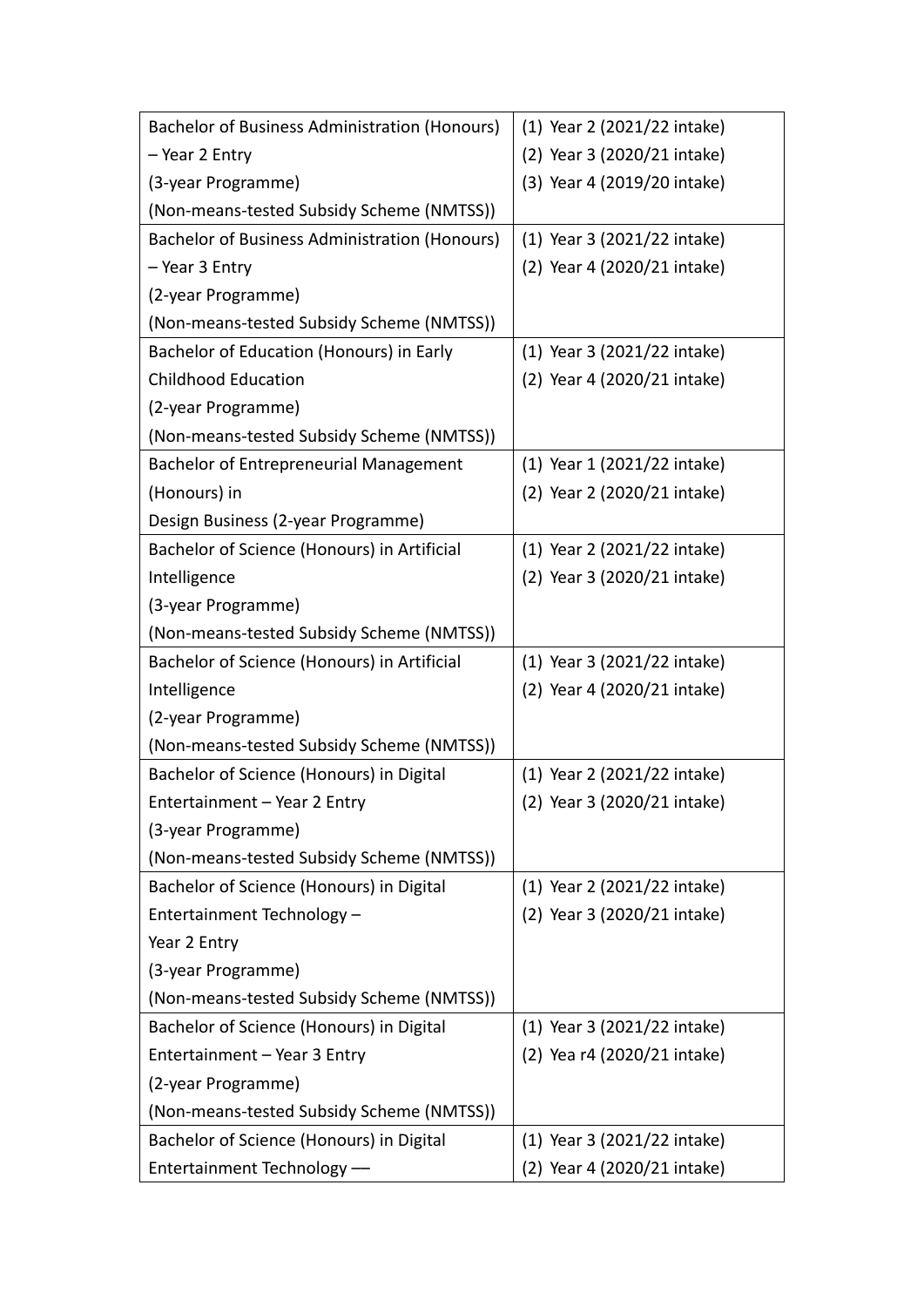| Year 3 Entry                                   |                             |
|------------------------------------------------|-----------------------------|
| (2-year Programme)                             |                             |
| (Non-means-tested Subsidy Scheme (NMTSS))      |                             |
| Bachelor of Social Sciences (Honours) - Year 2 | (1) Year 2 (2021/22 intake) |
| Entry                                          | (Mainstream: Psychology or  |
| (3-year Programme)                             | <b>Community Studies)</b>   |
| (Non-means-tested Subsidy Scheme (NMTSS))      | (2) Year 3 (2020/21 intake) |
|                                                | (Mainstream: Psychology or  |
|                                                | <b>Community Studies)</b>   |
|                                                | (3) Year 4 (2019/20 intake) |
|                                                | (Mainstream: Psychology or  |
|                                                | <b>Community Studies)</b>   |
| Bachelor of Social Sciences (Honours) - Year 3 | (1) Year 3 (2021/22 intake) |
| Entry                                          | (Mainstream: Psychology or  |
| (2-year Programme)                             | <b>Community Studies)</b>   |
| (Non-means-tested Subsidy Scheme (NMTSS))      | (2) Year 3 (2021/22 intake) |
|                                                | (Mainstream: Social Work)   |
|                                                | (3) Year 4 (2020/21 intake) |
|                                                | (Mainstream: Psychology or  |
|                                                | <b>Community Studies)</b>   |
|                                                | (4) Year 4 (2020/21 intake) |
|                                                | (Mainstream: Social Work)   |

### For details, please visit:

Home > Post-secondary & Tertiary Level > Financial Assistance Scheme for Post-secondary Students (FASP) > General Information > Eligibility > [Course Coding Sheet](http://www.wfsfaa.gov.hk/sfo/pdf/common/faspcs/TI-CIHE.pdf)

### **Maximum Level of Loan Amount and Life-time Loan Limit**

- (1) the maximum amount of loan you may receive is the annual tuition fees payable for the course under application; or
- (2) If you apply both the FASP and the NLSPS, the maximum financial assistance you may receive under these two schemes is capped at the annual tuition fees payable for the course under application, plus the maximum amount of academic expenses (AE) grant and living expenses (LE) loan of FASP; or
- (3) If you obtain financial assistance under the FASP, the maximum amount of NLSPS loan will be up to the difference between the amount of financial assistance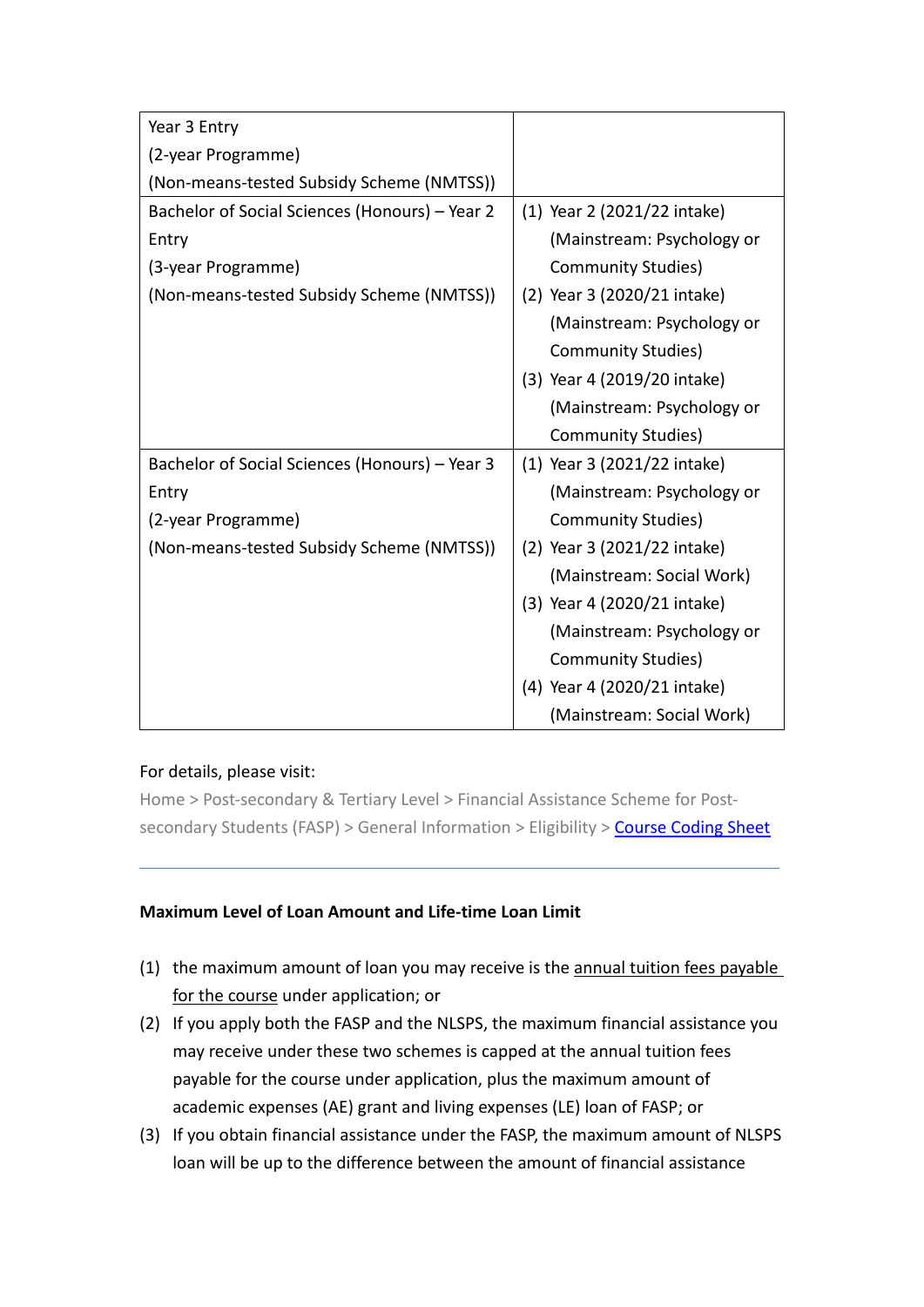under the FASP and the maximum financial assistance you may receive under these two schemes, subject to the NLSPS loan maximum (equivalent to the tuition fees payable) not being exceeded.

#### Remark:

- $\diamond$  Interest at a rate of 1.27% per annum (last updated on 1 June 2021) and it is accrued upon loan drawndown and throughout the study period until the loan is repaid in full.
- $\diamond$  The combined life-time loan limit for the 2021/22 academic year is HK\$384,700.

#### To have a rough estimation on the repayment amount, please visit:

Home > Post-secondary & Tertiary Level > Non-means-tested Loan Scheme for Postsecondary Students (NLSPS) > General Information > Learn before you apply > [Repayment](http://www.wfsfaa.gov.hk/sfo/en/postsecondary/nlsps/general/learn/e-link_calculator.htm) Calculator

#### **Application Procedures**

- 1. Please read the [Guidance Notes](http://www.wfsfaa.gov.hk/sfo/pdf/common/Form/nls/NLSPS1B.pdf) carefully and use "SFO E-link [My Applications"](https://e-link.wfsfaa.gov.hk/EBILLPRD/jsp_public/ens/ens0101.jsp?language=en) to submit an online application. **Application deadline:**
	- **(a) For students admitted to the above eligible programmes before 2021/22: 25 June 2021**
	- **(b) For students admitted to the above eligible programmes in 2021/22: 30 September 2021**
- 2. Please pay the administrative fee of HK\$180 in cash or transfer to SFO's account no. **044-171635-001** at any branch of the Hongkong and Shanghai Banking Corporation and keep the original transaction advice/receipt.
- 3. Applicants should submit the signed declaration and supporting documents to SFO within 7 days from the date of submission of online application:
	- (a) online upload; or
	- (b) by mail or by hand to: Student Finance Office Working Family and Student Financial Assistance Agency Room 1204, 12/F, Cheung Sha Wan Government Offices 303 Cheung Sha Wan Road, Kowloon (Attn.: NLSPS APU)
- 4. In general, applicants will be notified of the result within three weeks, if the information provided is complete.